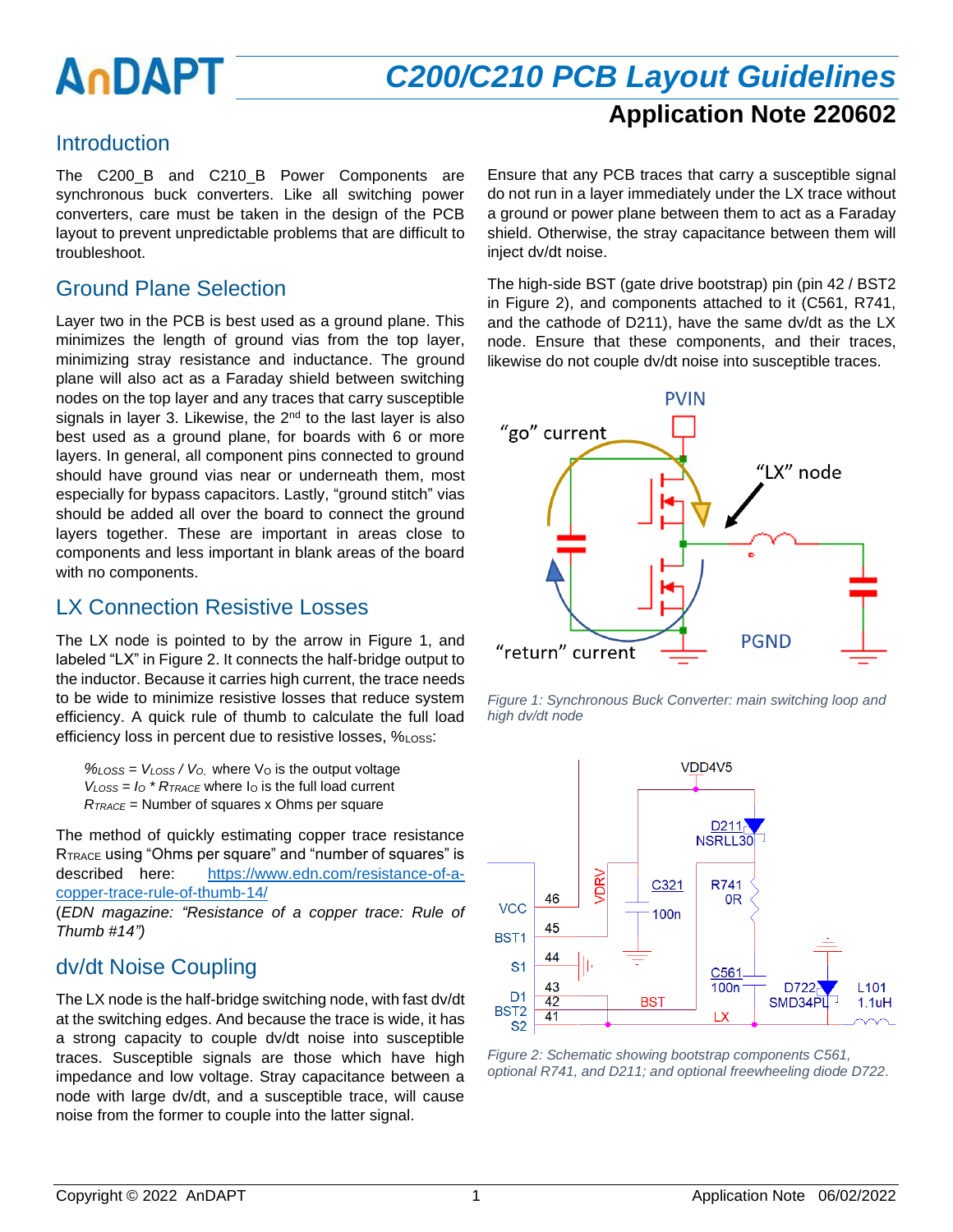#### Main Switching Loop

Currents flow in loops. The main switching loop in a synchronous buck converter *with high di/dt* is shown in [Figure 1.](#page-0-0) This is formed by the half-bridge main MOSFETs, and the connections to the closest PVIN bypass capacitor. The yellow curved arrow represents the "go" current, and the blue curved arrow represents the "return" current. Together they form a loop, whose area needs to be minimized.

Note that current does not actually flow in this loop at any given time (except during a very short period when the highside turn-on edge charges the low-side MOSFET Coss and drives its body diode reverse recovery current). Instead, all the current branches in this loop have large di/dt. They have fast current edges during the switching transitions, and these branches' *di/dt* arrow directions (not absolute current directions) form a complete loop. If this loop area is large, it will radiate di/dt noise, and form a large stray inductance in series with the bypass capacitor. This inductance will cause ringing at the AmP half-bridge – i.e. across the PVin and PGND terminals as seen in [Figure 3.](#page-1-0) If severe, this ringing can cause unpredictable behavior.



<span id="page-1-0"></span>*Figure 3: WebAmP schematic of C200*

This loop area is minimized in a PCB layout when the go and return conductors are one on top of the other in adjacent layers. This means that the "go" current branches on the top layer have a corresponding unbroken return current path directly underneath in the ground plane on layer 2. This is best achieved when the closest PVIN bypass capacitor, usually the smallest, is close to and on the same layer as the AmP device, and the next copper layer is a ground plane. (See [Figure 4](#page-2-0) and [Figure 5\)](#page-2-1) Other larger bypass capacitors can be a little further away, such as on the opposite side of board, connected with vias. All PVIN bypass capacitors should use wide traces to connect the PVIN terminals between them and to the PVIN pins of the AmP device. If a power plane is used for convenience, the PVIN terminal should have vias close by.

### Source Pin of Low-side MOSFET

The Source pin of the low-side MOSFET, labeled as "PGND" in [Figure 3,](#page-1-0) does not have an internal connection to ground. It requires a low inductance connection to the ground plane. Two vias-in-pad are recommended. Via-in-pads with 6 mil or 0.15 mm drill diameters will work. [\(Figure 4\)](#page-2-0). If vias-in-pad are not preferred, refer to [Figure 7.](#page-2-2)

Note that vias-in-pad should be filled and planarized by the PCB manufacturer to ensure reliable solder joints.

The copper pour for the thermal pad (ground) should encompass the Source pin. [\(Figure 4\)](#page-2-0)

#### Via resistance estimation

The "Ohms per square" method can also be used to estimate via resistance where:

Number of squares = via\_length / 
$$
(\pi * via_diameter)
$$

If the via connects the top layer to the 2<sup>nd</sup> layer, the typical length will only be 10 mils for a 6 layer board. The number of squares for a 6 mil diameter via will thus be 0.5 squares. However, the plating inside a via is typically only  $\frac{1}{2}$  oz thick (18 µm) unless specified to be thicker. So compared to a 1 oz top layer, it has the same resistance as 1 square on the top layer, or 2 squares of a 2 oz top layer. If instead the ground plane is the  $5<sup>th</sup>$  of 6 layers, then the resistance of the via will be 4-5x larger. This shows the advantage of having the 2<sup>nd</sup> layer as a ground plane for high current connections.

PCB manufacturers can fill small vias with thermally and electrically conductive material. This improves electrical and heat conduction – an advantage for the AmP device's thermal pad. Consult your PCB manufacturer for their conductivity constants to enable calculating their thermal and electrical resistance. Also note that for thermally demanding applications, the MOSFET Source and Drain pins (S1/S2 and D1/D2 in [Figure 2\)](#page-0-1) also provide a heat path out of the device, in addition to the thermal pad. The vias and copper traces connected to these pins will help carry heat away.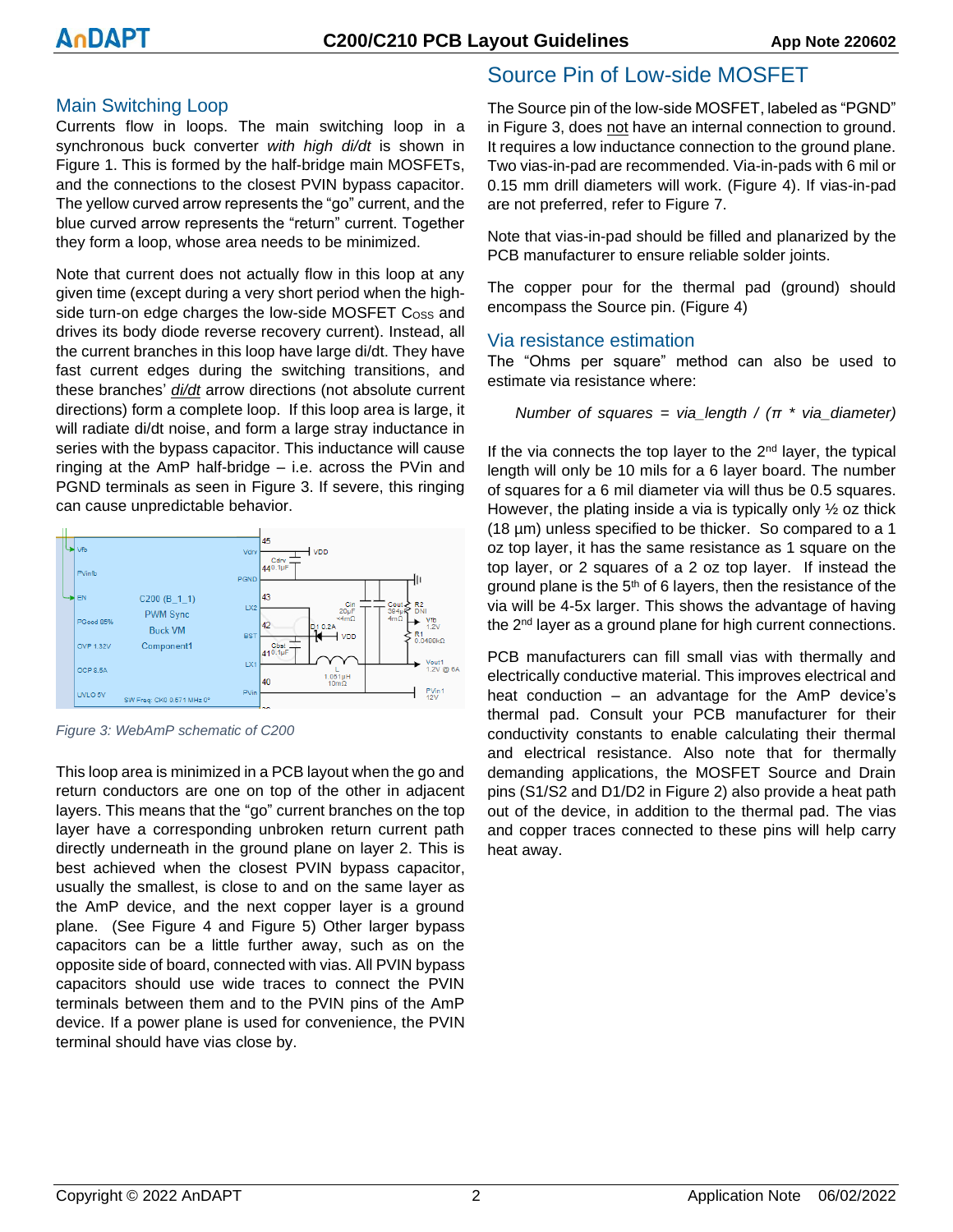#### **C200/C210 PCB Layout Guidelines App Note 220602**

## Layout Examples

#### Single layer LX connection to inductor

[Figure 4](#page-2-0) illustrates the 4 important points discussed. Note that the AmP device thermal pad copper pour connects to the low-side MOSFET Source pin.



<span id="page-2-0"></span>*Figure 4: Example layout using 1 layer for LX trace. Inductor (not visible) is to the upper right. Circle shows grounded thermal pad copper pour connection to low-side MOSFET Source pin.*

[Figure 5](#page-2-1) shows the current loop path. The ground plane is displayed as a white shadow. The "go" current is shown with the yellow arrows, and "return" current is shown with the blue arrows. Note that the high frequency return currents flow in a manner that minimizes the loop area that is physically possible. In this example, the ground plane underneath the go current is unbroken as shown by the blue arrows. If the ground plane is in the next layer, this makes for the smallest possible loop area. Any breaks in the ground plane where the blue arrows lie will increase the loop area and should be avoided.

<span id="page-2-1"></span>

*Figure 5: Same layout a[s Figure 4,](#page-2-0) showing ground plane (white shadow) and high frequency current loop from [Figure 1](#page-0-0)*

#### Dual layer LX

Sometimes a wide LX trace in the top layer is not feasible yet efficiency must be maximized. In this case, layer 2 (nominally the ground plane) is used to help share the current with a parallel connection to the inductor. [Figure 6](#page-2-3) shows an example. Use as little of the ground plane as possible as needed to reduce resistive losses. Note that for proper current sharing, the layer 2 copper island should also have vias to the top layer near the inductor.



*Figure 6: Layout example using layer 2 in parallel with top layer for the LX connection to the inductor (not shown, to upper right)*

<span id="page-2-3"></span>Care must be taken to maintain an unbroken return current path (blue arrows) that is as close as possible to the "go current" path (yellow arrows). To this end, note the location of the vias at the LX pins of the AmP device which connect to layer 2 (small red arrows). They are placed as close to the outside (right) as possible, so that the vertical blue arrow is uninterrupted.

#### Layout with no vias-in-pad

[Figure 7](#page-2-2) shows an example layout for a PCB design without vias-in-pad.



*Figure 7: Same layout as [Figure 5](#page-2-1) but without vias-in-pad*

<span id="page-2-2"></span>The ground via for the Source pin of the C200 should be very close to the pin (red arrow "1"). The closest bypass capacitor has ground vias very close to its ground pin (red arrows "3"). The via, red arrow "2", connects the PVIN node to a wide trace in an inner layer (not shown). It is positioned low so that it will not interrupt the go current from the capacitor (long horizontal yellow arrow). Without vias-in-pad, the LX connection to the inductor becomes somewhat narrower, and this may have a slight impact on efficiency.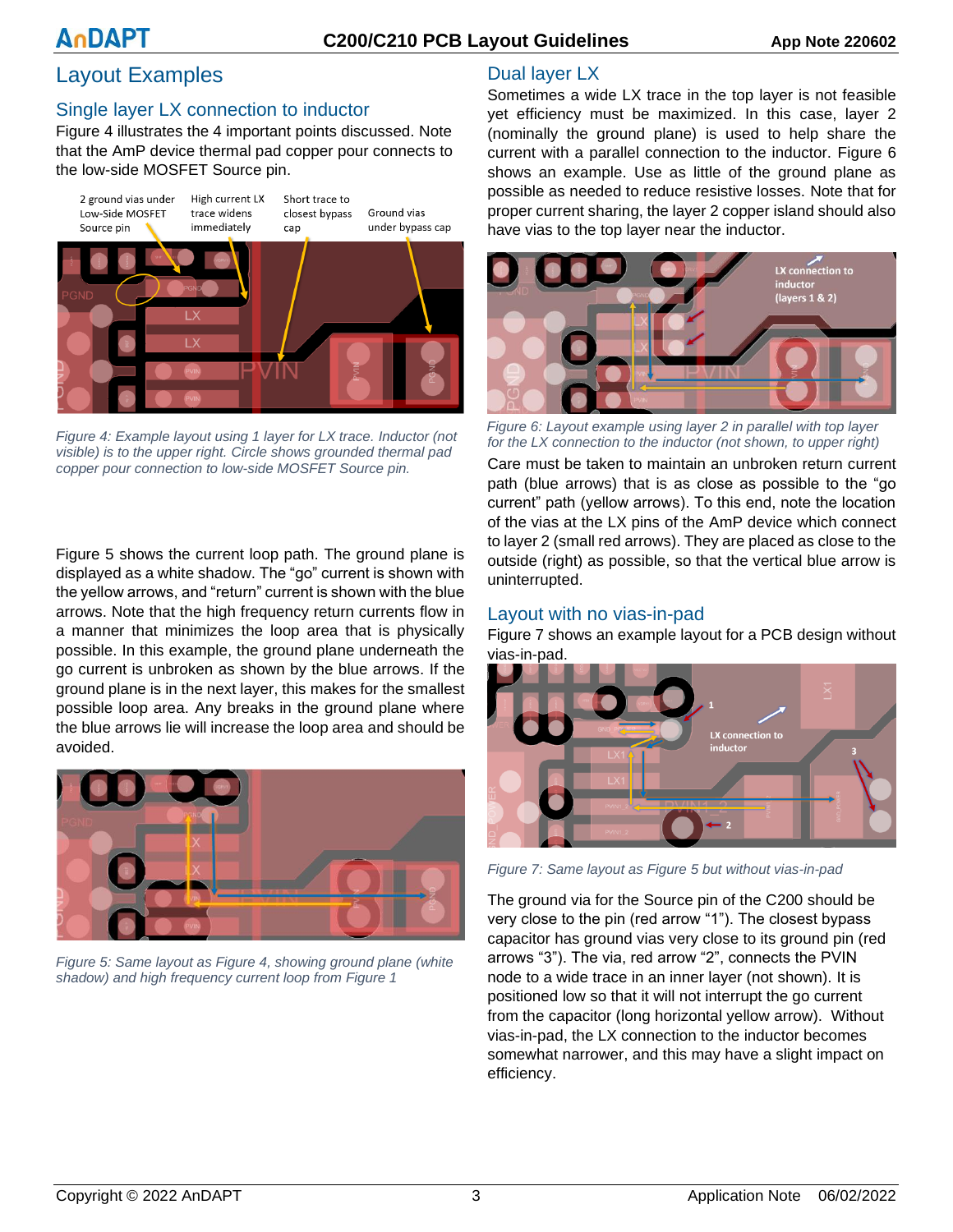### Other components which require low inductance connections

There are a few more component connections which require attention. These components need to have a small loop area formed between them and the AmP device pins they connect to. That is, they need to be relatively close to the AmP device, and have short traces connecting them. The components which have a terminal connected to ground should have a via to the ground plane nearby. The components which have neither terminal grounded, ideally will have their respective go and return traces side by side, or one on top of the other on separate layers. These components are the following, visible in [Figure 2:](#page-0-1)

- High side drive bootstrap Schottky (D211)
- Gate drive bypass capacitors
	- o High side: connections are to the BST2/3/6/7 pin (BST pin in [Figure 3\)](#page-1-0) to LX
	- o Low side: connections are to the BST1/4/5/8 pin (Vdrv pin in [Figure 3\)](#page-1-0) to the ground plane
- The optional low-side FET anti-parallel Schottky (D722 in [Figure 2\)](#page-0-1)
	- o This Schottky can improve efficiency by up to 2% and a high inductance connection will reduce this improvement. This is optional and depends on board area availability.

# Output capacitor and feedback sensing

The output capacitor(s) must have low inductance connections to the output connector or the load. Significant inductance between them will degrade the transient response during fast load di/dt.

The voltage feedback sense connection from the output VOUT to the C200 feedback input (bottom of R1 in [Figure](#page-1-0)  [3\)](#page-1-0) must be at the output capacitor closest to the load. Connecting it closer to the inductor will degrade the load transient performance. In the schematic and PCB layout, the voltage feedback trace is the same net as VOUT; care must be taken in routing it to ensure there is only one connection point: to the last output capacitor. [Figure 8](#page-3-0) shows the use of a separate layer (blue trace) so the single point connection is at a via close to the output capacitor closest to the load. Do not simply connect it to the VOUT copper island at a random point.



<span id="page-3-0"></span>*Figure 8: Multiple output capacitors and single feedback pickup point. Blue trace connection is in another layer and connects to a via close to the last capacitor*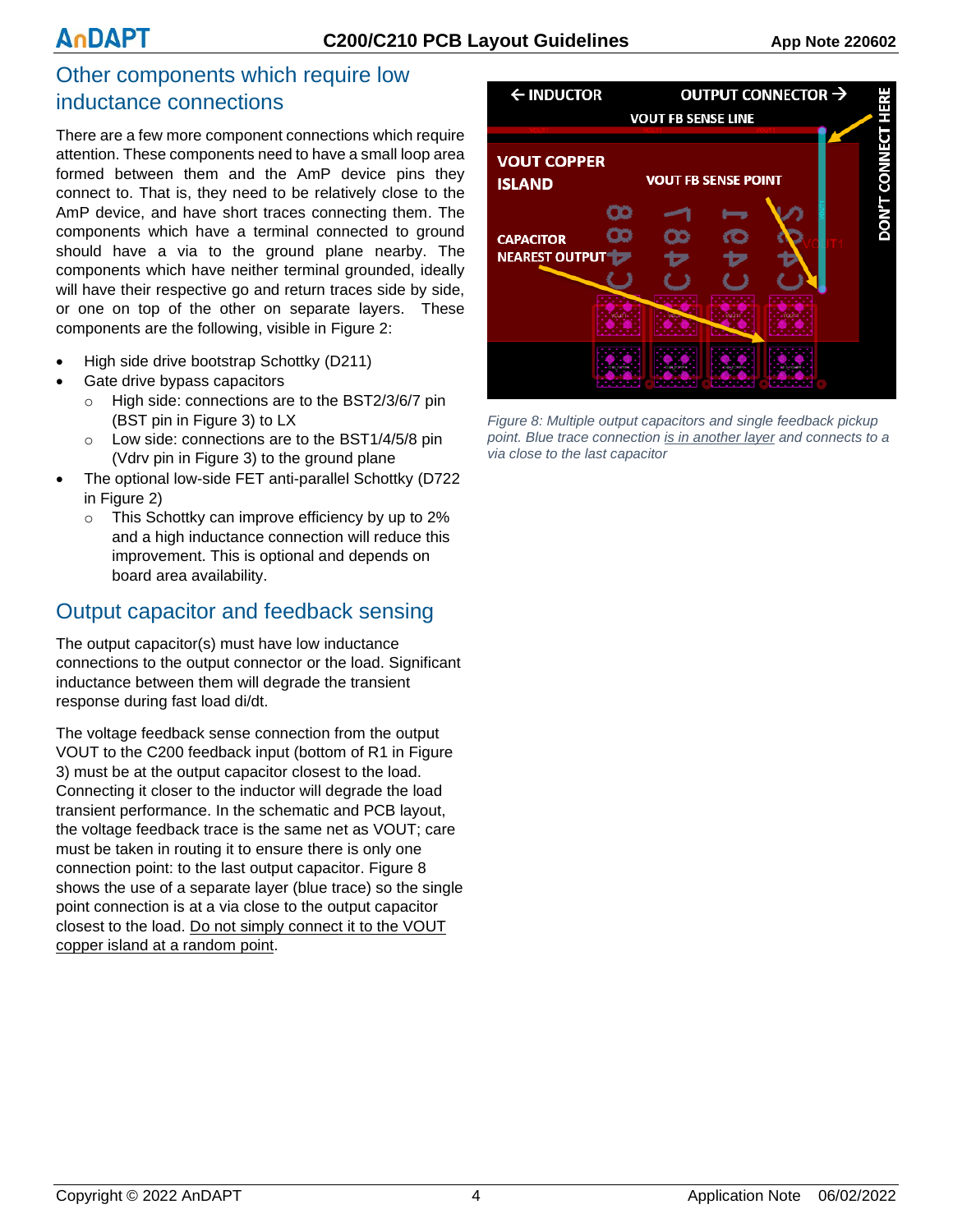# Summary/checklist

- 1) Is layer 2 a ground plane?
- 2) Does the Source/PGND pin of the C210/C200 have 2 vias-in-pad to the ground plane, or is the via that connects it to the ground plane right next to the pin?
- 3) Is the closest PVIN bypass capacitor connected with a very short wide trace to the PVIN pins of the C200/C210?
- 4) Does the grounded terminal of the closest PVIN bypass capacitor have vias to the ground plane underneath or nearby?
- 5) Does the return path from the Source/PGND pin to the bypass capacitor grounded terminal have an uninterrupted path in the ground plane, under the "go currents" as per [Figure 5?](#page-2-1)
- 6) Is the LX connection to the inductor wide enough to reduce resistive losses?
- 7) If using a layer 2 copper island in parallel with the LX connection to the inductor, is there an uninterrupted path in the ground plane for the return currents under the go currents as per [Figure](#page-2-3)  [6?](#page-2-3)
- 8) Is there problematic stray capacitance between the sensitive traces and the LX or BST nodes?
- 9) Do the following connections have low loop inductance to the AmP device pins?
	- a. High side drive bootstrap Schottky
	- b. Gate drive bypass capacitors
		- i. High side BST pins
		- ii. Low side BST pins
	- c. The optional low-side FET anti-parallel **Schottky**
- 10) Do the connections from the output capacitors to the load have low inductance?
- 11) Is the feedback sense point at the last output capacitor?